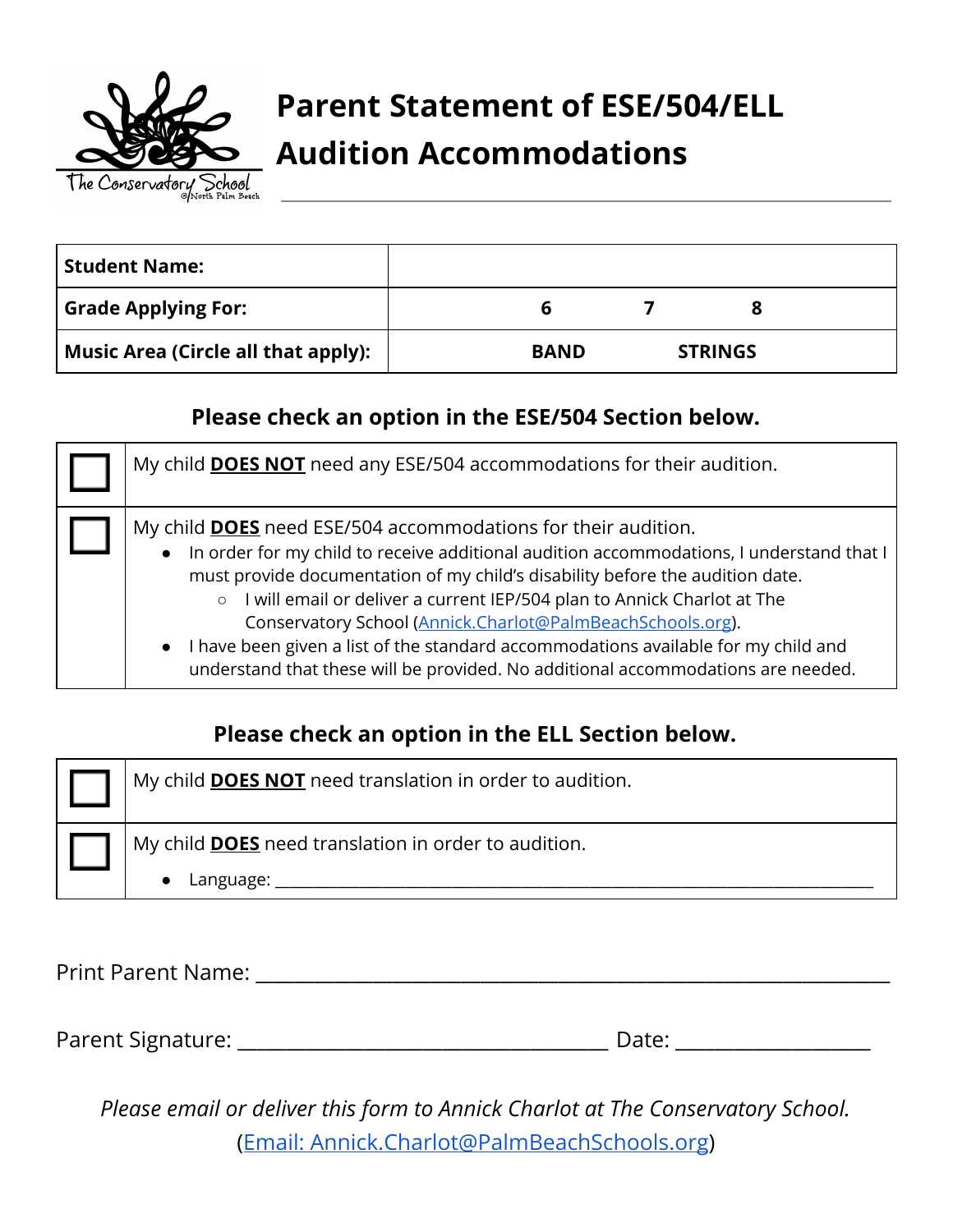

# **ESE/504/ELL Standard Audition Accommodations**

## **BAND and STRINGS**

- **● Allow for extended time for student response**
- **● Repeat or rephrase directions**
- **● Allow student to start over**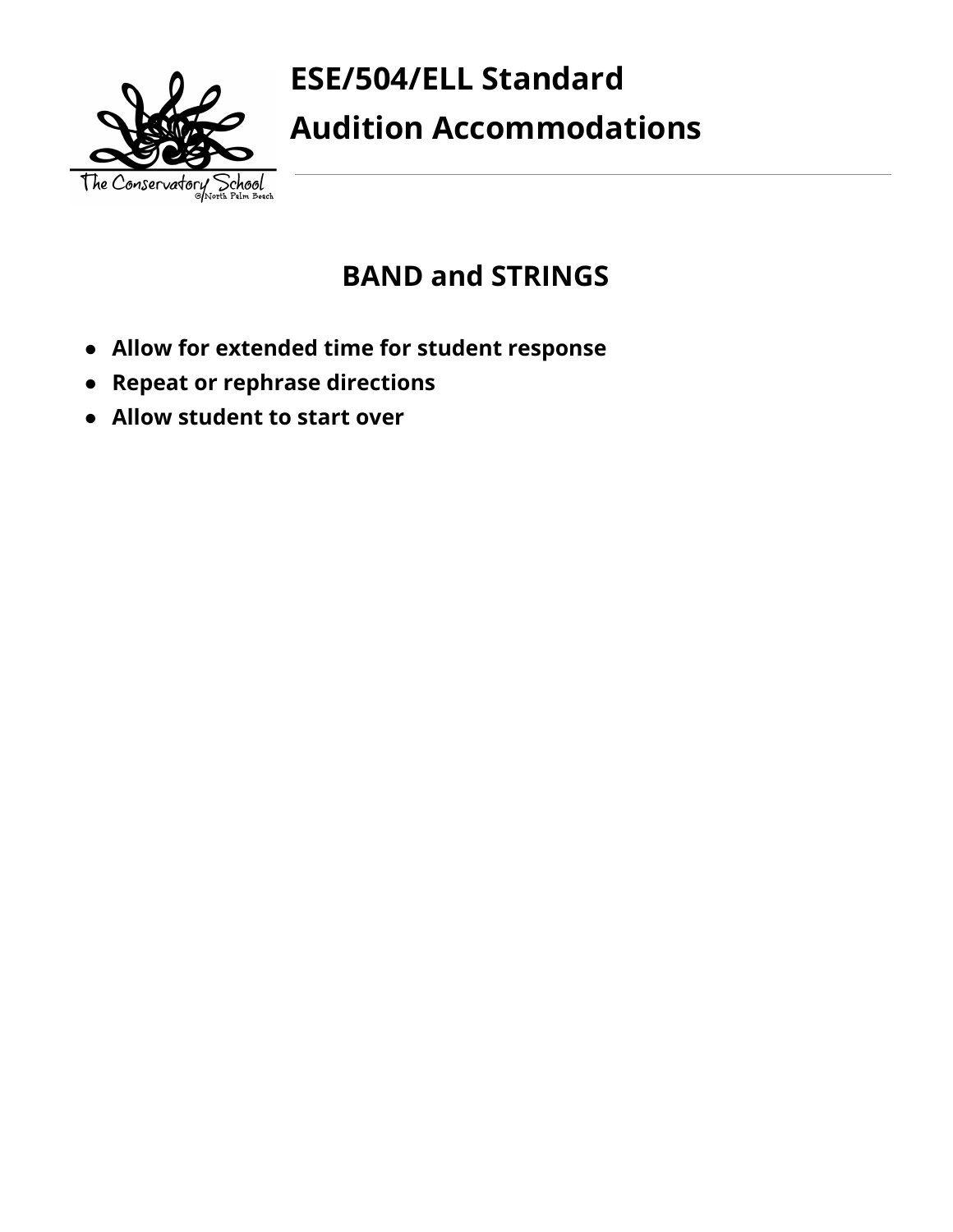

**Aviso para los padres de los estudiantes de ESE/504/ELL para las Acomodaciones en las Audiciones**

| Nombre del estudiante:                           |              |                |  |
|--------------------------------------------------|--------------|----------------|--|
| Grado que esta aplicando                         | b            |                |  |
| Area de music (Circule todos los que<br>aplique) | <b>BANDA</b> | <b>CUERDAS</b> |  |

#### **Por favor marque una respuesta en la secci ó n de abajo de ESE/504.**

| Mi hijo <b>NO NECESITA</b> ninguna acomodation para ESE/504.                                                                                                                                                                                                                                                                                                                                                                                                                                                                                                                                                            |
|-------------------------------------------------------------------------------------------------------------------------------------------------------------------------------------------------------------------------------------------------------------------------------------------------------------------------------------------------------------------------------------------------------------------------------------------------------------------------------------------------------------------------------------------------------------------------------------------------------------------------|
| My child <b>NECESITA</b> acomodaciones para ESE/504.<br>En orden para que my hijo reciba acomodactiones adicionales para las audiciones, entiendo que<br>$\bullet$<br>debo proveer la documentatión de la discapacided del niño antes de la fecha de la audición.<br>Enviare po correo electrónico o le hare llegar un IEP/504 a la Sra. Annick Charlot en The<br>$\circ$<br>Conservatory School (Annick.Charlot@PalmBeachSchools.org).<br>Me han dado una lista de los estandares disponibles para las acomodaciones de mi hijo y<br>$\bullet$<br>entiendo que estas seran. No se necesitan acomodaciones adicionales. |

#### **Por favor chequear y responda en la seccion de abajo para ELL.**

| Mi hijo <b>NO NECESITA</b> traducción para la aduición.          |
|------------------------------------------------------------------|
| My child <b>NECESITA</b> traducción para la audición.<br>Idioma: |

Nombre del padre (en letra de molde): \_\_\_\_\_\_\_\_\_\_\_\_\_\_\_\_\_\_\_\_\_\_\_\_\_\_\_\_\_\_\_\_\_\_\_\_\_\_\_\_\_\_\_\_\_\_\_\_\_\_\_

Firma del padre: \_\_\_\_\_\_\_\_\_\_\_\_\_\_\_\_\_\_\_\_\_\_\_\_\_\_\_\_\_\_\_\_\_\_\_\_\_\_ Fecha: \_\_\_\_\_\_\_\_\_\_\_\_\_\_\_\_\_\_\_\_\_\_\_

Por favor envíe esta formulario por correo electrónico o entreguelo a la Sra. Annick Charlot en The *Conservatory School.* 

( [Annick.Charlot@PalmBeachSchools.org](mailto:Annick.Charlot@PalmBeachSchools.org) )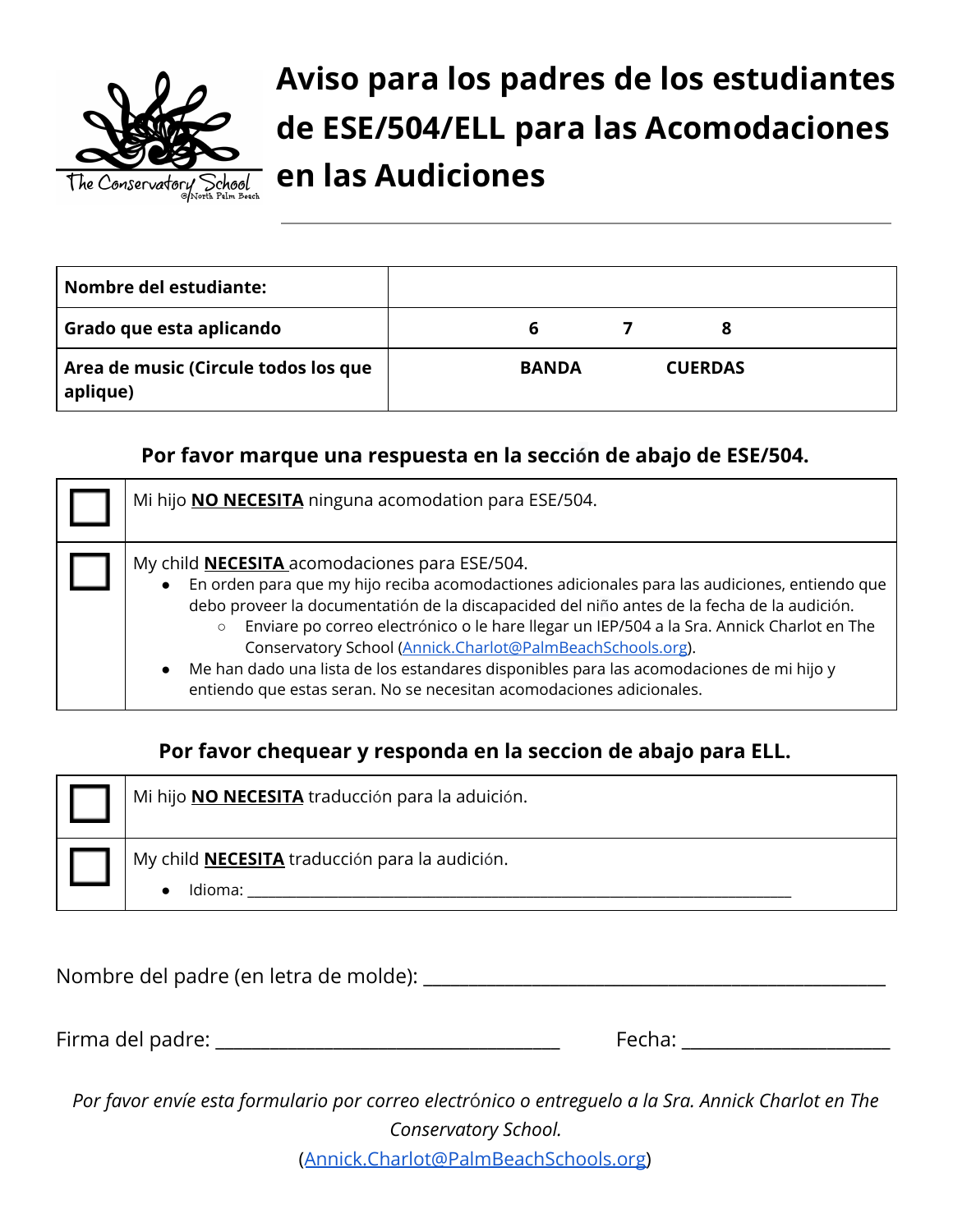

## **BANDA y CUERDAS**

- **● Permite tiemp extendido para que los estudiantes respondan.**
- **● Repetir or decir con otras palabras las instrucciones.**
- **● Permitir a los estudiantes comenzar de nuevo.**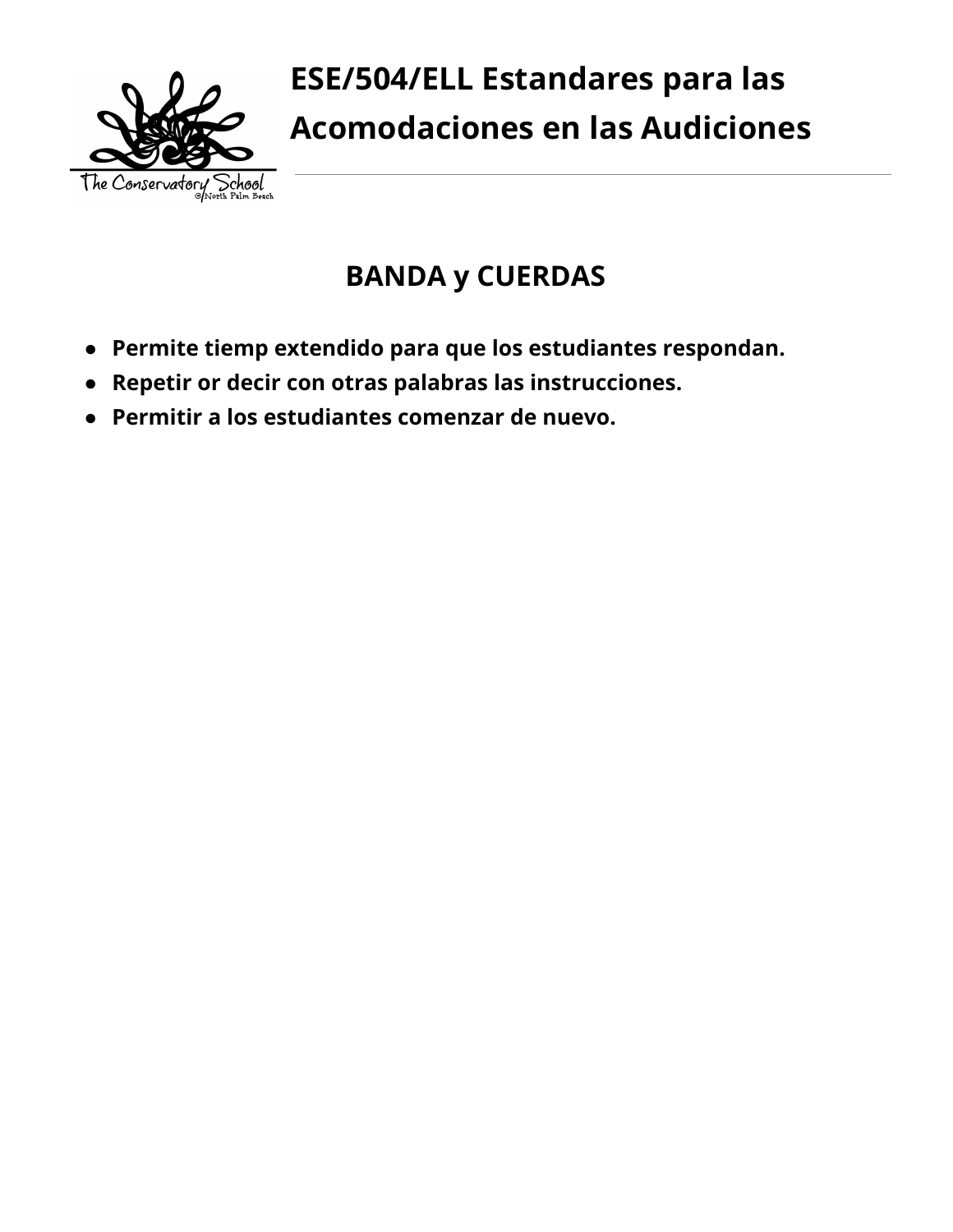

# **Deklarasyon Paran pou Odisyon Akomodasyon ESE/504/ELL**

| Non Elèv:                                  |   |             |             |  |
|--------------------------------------------|---|-------------|-------------|--|
| Klas yap aplike pou:                       | ь |             |             |  |
| Areya Mizik (Tcheke tout sa ki<br>aplike): |   | <b>BAND</b> | <b>AFIL</b> |  |

#### **Tanpri tcheke yon respons nan Seksyon ESE/504 anba.**

| Pitit mwen PA BEZWEN akomodasyon pou ESE/504.                                                                                                                                                                                                                                                                                                                                                                                                                                                                                                |
|----------------------------------------------------------------------------------------------------------------------------------------------------------------------------------------------------------------------------------------------------------------------------------------------------------------------------------------------------------------------------------------------------------------------------------------------------------------------------------------------------------------------------------------------|
| Pitit mwen <b>BEZWEN</b> akomodasyon pou ESE/504.<br>Nan lòd pou pitit mwen an resevwa akomodasyon odisyon adisyonèl, mwen konpren ke mwen<br>$\bullet$<br>dwe bay dokiman sou pwoblem pitit mwen an anvan dat odisyon an.<br>Mwen pra I imèl oubyen pote yon IEP/504 resan bay Annick Charlot nan The<br>Conservatory School (Annick.Charlot@PalmBeachSchools.org).<br>Mwen te bay yon lis akomodasyon etanda ki disponib pou pitit mwen an epi mwen konprann ke<br>$\bullet$<br>yo pral fèl. Pa gen okenn akomodasyon adisyonèl ki nesesè. |

### **Tampri tcheke yon respons nan seksyon ELL anba.**

| Pitit mwen <b>PA BEZWEN</b> tradiksyon pou odisyon an.                        |
|-------------------------------------------------------------------------------|
| Pitit mwen <b>BEZWEN</b> tradiksyon pou odisyon an.<br>$\bullet$ Nan ki lang: |

Tanpri prente non paran: \_\_\_\_\_\_\_\_\_\_\_\_\_\_\_\_\_\_\_\_\_\_\_\_\_\_\_\_\_\_\_\_\_\_\_\_\_\_\_\_\_\_\_\_\_\_\_\_\_\_\_\_\_\_\_\_\_\_\_\_\_\_\_\_\_

Siyati Paran: \_\_\_\_\_\_\_\_\_\_\_\_\_\_\_\_\_\_\_\_\_\_\_\_\_\_\_\_\_\_\_\_\_\_\_\_\_\_ Dat: \_\_\_\_\_\_\_\_\_\_\_\_\_\_\_\_\_\_\_\_\_\_\_\_\_\_\_\_\_\_\_\_

*Tanpri imèl oubyen pote papye sa bay Annick Charlot at The Conservatory School.* ([Annick.Charlot@PalmBeachSchools.org](mailto:Annick.Charlot@PalmBeachSchools.org))